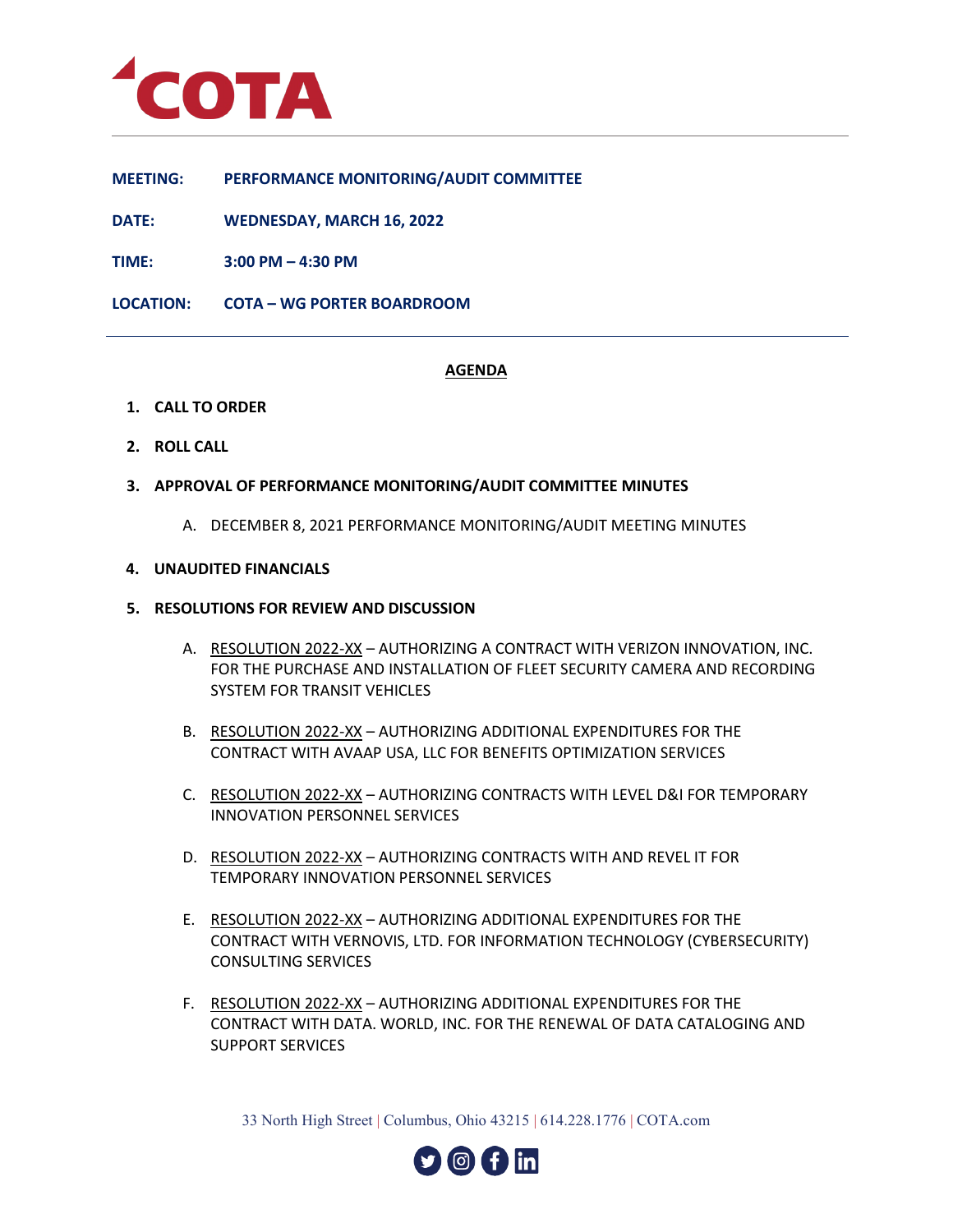

- G. RESOLUTION 2022-XX AUTHORIZING A CONTRACT WITH GENFARE FOR THE RENEWAL OF SAAS SERVICES FOR GENFARE LINK MODULES FOR 2022-2023
- H. RESOLUTION 2022-XX AUTHORIZING A CONTRACT WITH CDW GOVERNMENT, LLC FOR THE RENEWAL OF SPLUNK ENTERPRISE TERM LICENSES AND SUPPORT
- I. RESOLUTION 2022-XX AMENDING RESOLUTION NO. 2022-18, AUTHORIZING A CAPITAL LEASE AGREEMENT WITH ENTERPRISE FLEET MANAGEMENT, INC. FOR FOUR (4) 2022 FORD F-550 VEHICLES WITH SERVICE BODIES
- J. RESOLUTION 2022-XX AUTHORIZING A CONTRACT WITH AFTERMARKET PARTS FOR THE PURCHASE OF MISCELLANEOUS PARTS FOR TRANSIT VEHICLES
- K. RESOLUTION 2022-XX AUTHORIZING A CONTRACT WITH MUNCIE TRANSIT SUPPLY FOR THE PURCHASE OF MISCELLANEOUS PARTS FOR TRANSIT VEHICLES
- L. RESOLUTION 2022-XX AUTHORIZING A CONTRACT WITH CROSSLINE SUPPLY LLC FOR THE PURCHASE OF MISCELLANEOUS PARTS FOR TRANSIT VEHICLES
- M. RESOLUTION 2022-XX AUTHORIZING A CONTRACT WITH COLONIAL EQUIPMENT COMPANY FOR THE PURCHASE OF MISCELLANEOUS PARTS FOR TRANSIT VEHICLES
- N. RESOLUTION 2022-XX AUTHORIZING A CONTRACT WITH DLR DISTRIBUTORS, INC. FOR THE PURCHASE OF MISCELLANEOUS PARTS FOR TRANSIT VEHICLES
- O. RESOLUTION 2022-XX AUTHORIZING A CONTRACT WITH D&W DIESEL, INC. FOR THE PURCHASE OF MISCELLANEOUS PARTS FOR TRANSIT VEHICLES
- P. RESOLUTION 2022-XX AUTHORIZING A CONTRACT WITH GILLIG LLC FOR THE PURCHASE OF MISCELLANEOUS PARTS FOR TRANSIT VEHICLES
- Q. RESOLUTION 2022-XX AUTHORIZING A CONTRACT WITH KIRK'S AUTOMOTIVE INC FOR THE PURCHASE OF MISCELLANEOUS PARTS FOR TRANSIT VEHICLES
- R. RESOLUTION 2022-XX AUTHORIZING A CONTRACT WITH RUSH TRUCK CENTERS OF OHIO FOR THE PURCHASE OF MISCELLANEOUS PARTS FOR TRANSIT VEHICLES
- S. RESOLUTION 2022-XX AUTHORIZING A CONTRACT WITH TRANSPORT SPECIALISTS, INC. FOR THE PURCHASE OF MISCELLANEOUS PARTS FOR TRANSIT VEHICLES
- T. RESOLUTION 2022-XX AUTHORIZING A CONTRACT WITH CUMMINS SALES AND SERVICE FOR THE PURCHASE OF MISCELLANEOUS PARTS FOR TRANSIT VEHICLES

33 North High Street | Columbus, Ohio 43215 | 614.228.1776 | COTA.com